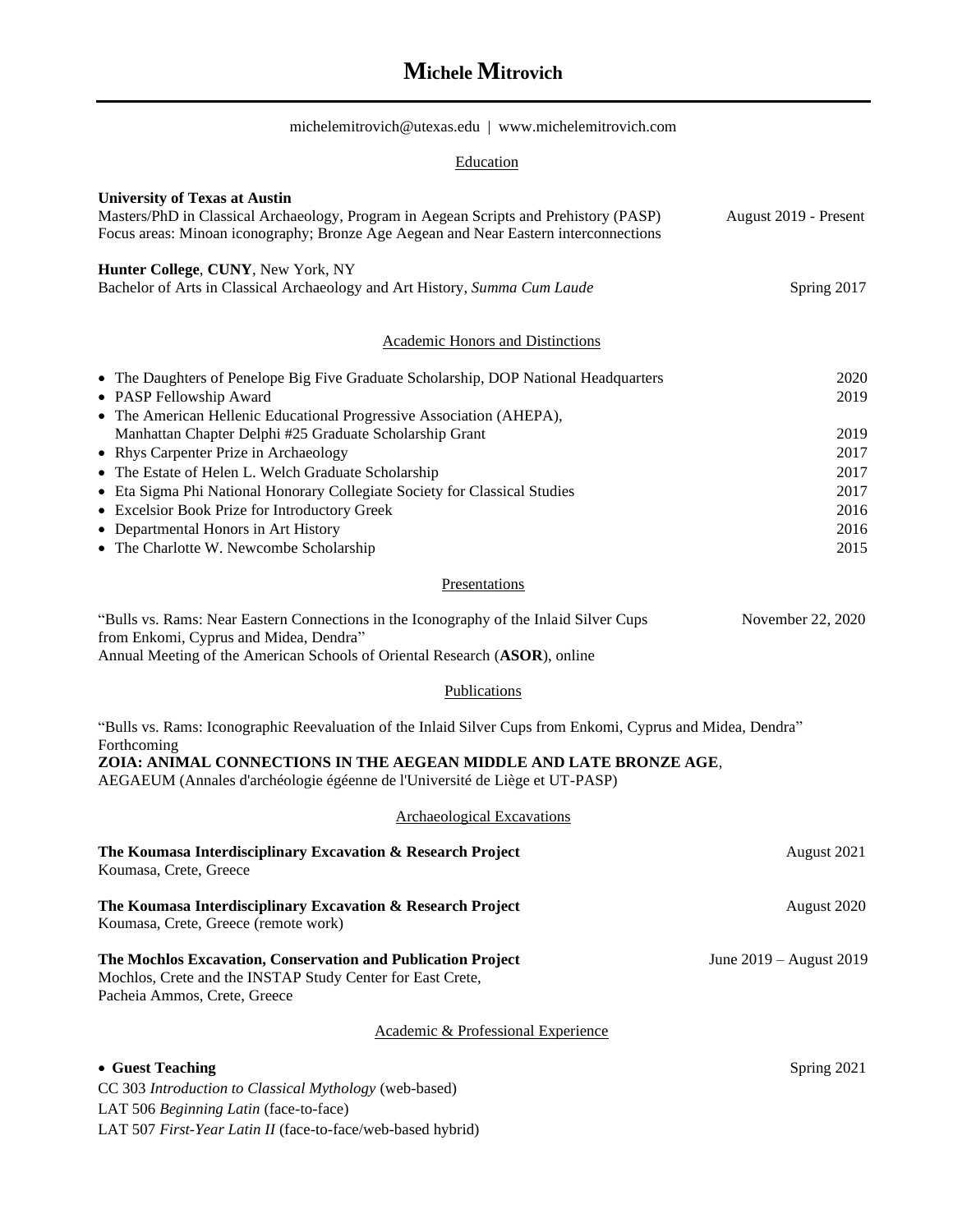| • Teaching Assistant<br>CC 303: Introduction to Classical Mythology (web-based), University of Texas at Austin                                                                                                                                                                                                                                                                                                                                            | Spring 2021                |  |
|-----------------------------------------------------------------------------------------------------------------------------------------------------------------------------------------------------------------------------------------------------------------------------------------------------------------------------------------------------------------------------------------------------------------------------------------------------------|----------------------------|--|
| • Teaching Assistant<br>CC 302 Introduction to Rome (web-based), University of Texas at Austin                                                                                                                                                                                                                                                                                                                                                            | Fall 2020                  |  |
| • Teaching Assistant<br>CC 307C Introduction to Greek Archaeology, University of Texas at Austin                                                                                                                                                                                                                                                                                                                                                          | Spring 2020                |  |
| • Teaching Preparation Program Certificate<br>Faculty Innovation Center, University of Texas at Austin                                                                                                                                                                                                                                                                                                                                                    | May 2020                   |  |
| • Editing of exhibition materials<br>2020<br>«Τα νησιά των ανέμων. Ο ναυτικός πολιτισμός του Προϊστορικού Αιγαίου»,<br>"The Islands of the Winds. The Maritime Culture of the Prehistoric Aegean" exhibition organized by the Ephorate of<br>Antiquities of Heraklion, the Institute of Classical Archaeology of the University of Heidelberg, the Region of Crete and<br>Dr. Diamantis Panagiotopoulos at the Archaeological Museum of the Mesara, Crete |                            |  |
| • Translator of Russian<br>Archaeological Project<br>"Excavations in the South Region of Chersonesos, 2001-2006: A Multidisciplinary Approach"<br>Under the leadership of the Project's Director, Dr. Adam Rabinowitz, University of Texas at Austin                                                                                                                                                                                                      | September 2019 - Present   |  |
| • Research Assistant for the Program in Aegean Scripts and Prehistory (PASP) archives<br>University of Texas at Austin                                                                                                                                                                                                                                                                                                                                    | Fall 2019                  |  |
| • Editing work for the festschrift:<br>Robert B. Koehl (ed.) 2013, AMILLA: The Quest for Excellence. Studies in Honor of Günter Kopcke on the occasion of his<br>75th Year, Prehistory Monographs 43, INSTAP Academic Press, Philadelphia.                                                                                                                                                                                                                | 2008-2009                  |  |
| <b>Private Teacher/Tutor of Russian</b>                                                                                                                                                                                                                                                                                                                                                                                                                   | June $2009 - 2018$         |  |
| <b>Full-time Administrative Assistant</b><br>Hunter College (CUNY), Senate Office<br>695 Park Avenue, #1018 E, New York, NY 10065                                                                                                                                                                                                                                                                                                                         | September 2006 - July 2012 |  |
| Academic office management and administration, involving:<br>scheduling of meetings for the Senate committees, preparation of the Senate meetings' agendas and minutes, processing of<br>the Senate voting records, preparation of the Chancellor's University reports, handling of Grade and General Education                                                                                                                                           |                            |  |

### Professional Skills

#### • **Photography**:

Requirement appeals, and etc.

Frontispiece for "ΑΜΙLLΑ: The Quest for Excellence. Studies in Honor of Günter Kopcke on the occasion of his 75th Year" (see the ref. above), and works for other publications.

Study photography and assistance for publication photography for the Mochlos Archaeological Project at the INSTAP Study Center for East Crete, Greece.

- **Graphic Design** (Corel Draw, Adobe Photoshop)
- **Drawing and painting**